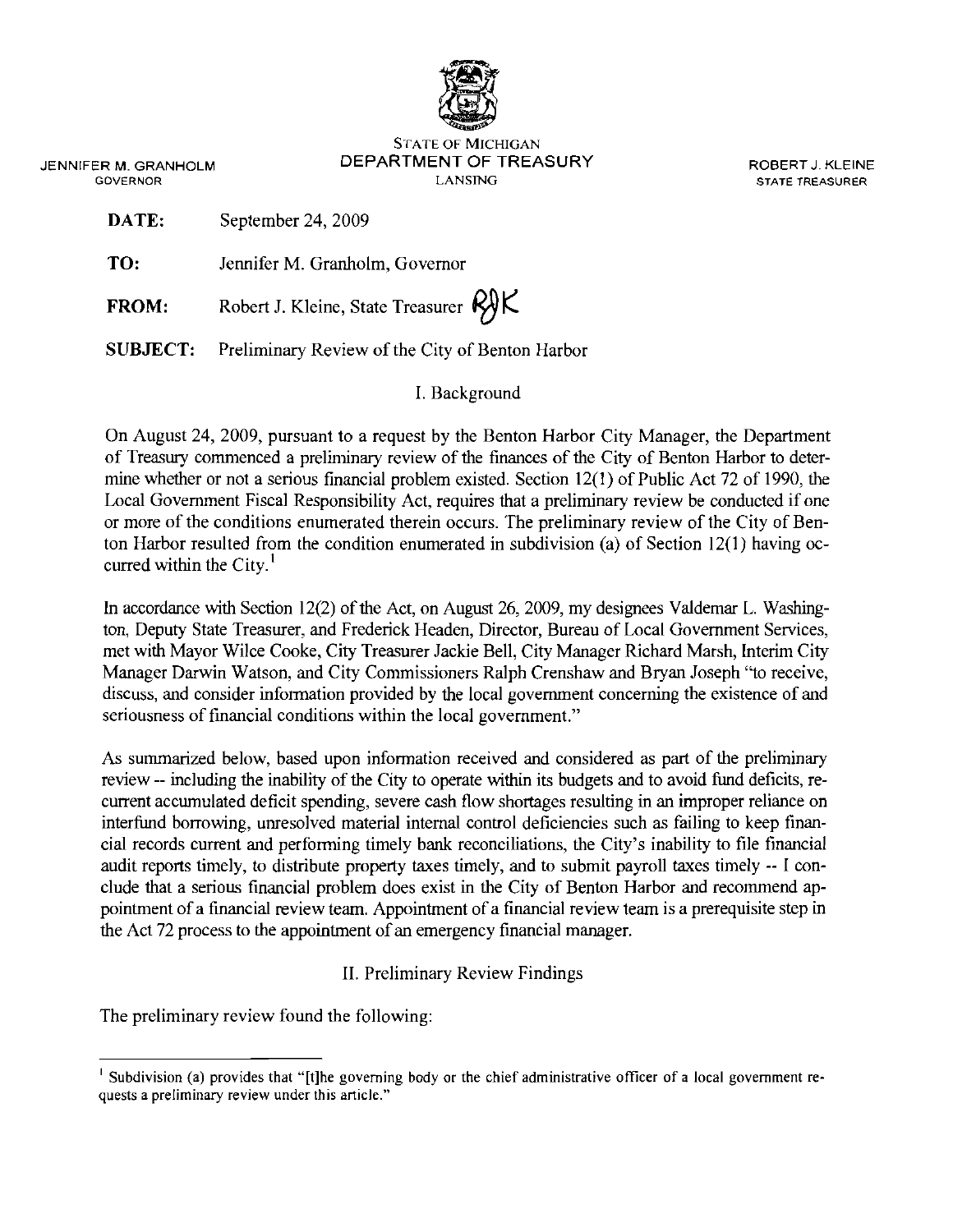Governor Granholm September 24, 2009 Page Two

During its fiscal year that ended June 30, 2008, the City failed to comply with provisions of Public Act 2 of 1968, the Uniform Budgeting and Accounting Act, by incurring significant general fund operating deficits in the following areas:

|                                    | <b>Budget</b> | Actual    | Variance   |
|------------------------------------|---------------|-----------|------------|
| Mayor and Commission               | \$131,185     | \$167,947 | \$(36,762) |
| Finance                            | 315,025       | 336,170   | (21, 145)  |
| <b>Building and Grounds</b>        | 275,000       | 287,754   | (12,754)   |
| <b>City Attorney</b>               | 270,000       | 477,612   | (207, 612) |
| <b>City Engineer</b>               | 0             | 13,019    | (13,019)   |
| Police                             | 3,102,513     | 3,146,137 | (43, 624)  |
| Building Inspections               | 181,391       | 188,747   | (7,356)    |
| Rubbish Disposal                   | 520,000       | 570,672   | (50, 672)  |
| Department of Public Works         | 143,677       | 251,000   | (107, 323) |
| Community and Economic Development | 98,000        | 117,008   | (19,008)   |
| <b>Transfers Out</b>               | 0             | 647,131   | (647, 131) |

• The City incurred deficits in a number of its funds over several years. However, prior to March 2009, the City did not have a deficit elimination plan certified by the Department of Treasury since the City's 2004 fiscal year as required by Public Act 140 of 1971, the Glenn Steil State Revenue Sharing Act of 1971. A deficit elimination plan for the City's 2008 fiscal year was certified in March 2009. The following were fund deficits during the period 2004 to 2008<sup>2</sup>:

| Fund                 | 2004          | 2005          | 2006          | 2007          | 2008              |
|----------------------|---------------|---------------|---------------|---------------|-------------------|
| Cemetery             | \$(90,181)    | \$(101, 171)  | \$(171, 525)  | \$(237,453)   | \$(298,820)       |
| Debt Service         | o             |               | 0             | 0             | (200)             |
| Federal/State Grants | (210,062)     | (377, 499)    | (384, 272)    | (410, 258)    | (503, 423)        |
| General              | (2,163,478)   | (3,027,256)   | (3,265,368)   | (2,427,411)   | (2,921,194)       |
| Local Streets        | (203, 403)    | (314, 111)    | (551, 044)    | (526, 051)    | (479, 551)        |
| Major Streets        | (73, 824)     | (57, 841)     | (143, 157)    | 0             | (130, 627)        |
| Public Improvements  | 0             | 0             | 0             | (1,247)       | (17,786)          |
| <b>State Grants</b>  | (66, 021)     | (66, 021)     | 0             | 0             |                   |
| Total                | \$(2,806,969) | \$(3,943,899) | \$(4,515,366) | \$(3,602,420) | $\{(4,351,601)\}$ |

• During its preceding eight fiscal years, the City has not filed timely annual financial audit reports with the Department of Treasury as required by Public Act 2 of 1968, the Uniform Budgeting and Accounting Act:

 $2$  Fund deficits could not be determined for the fiscal year ending June 30, 2009, due to potential adjustments to the **City's financial records in preparation for its annual financial audit.**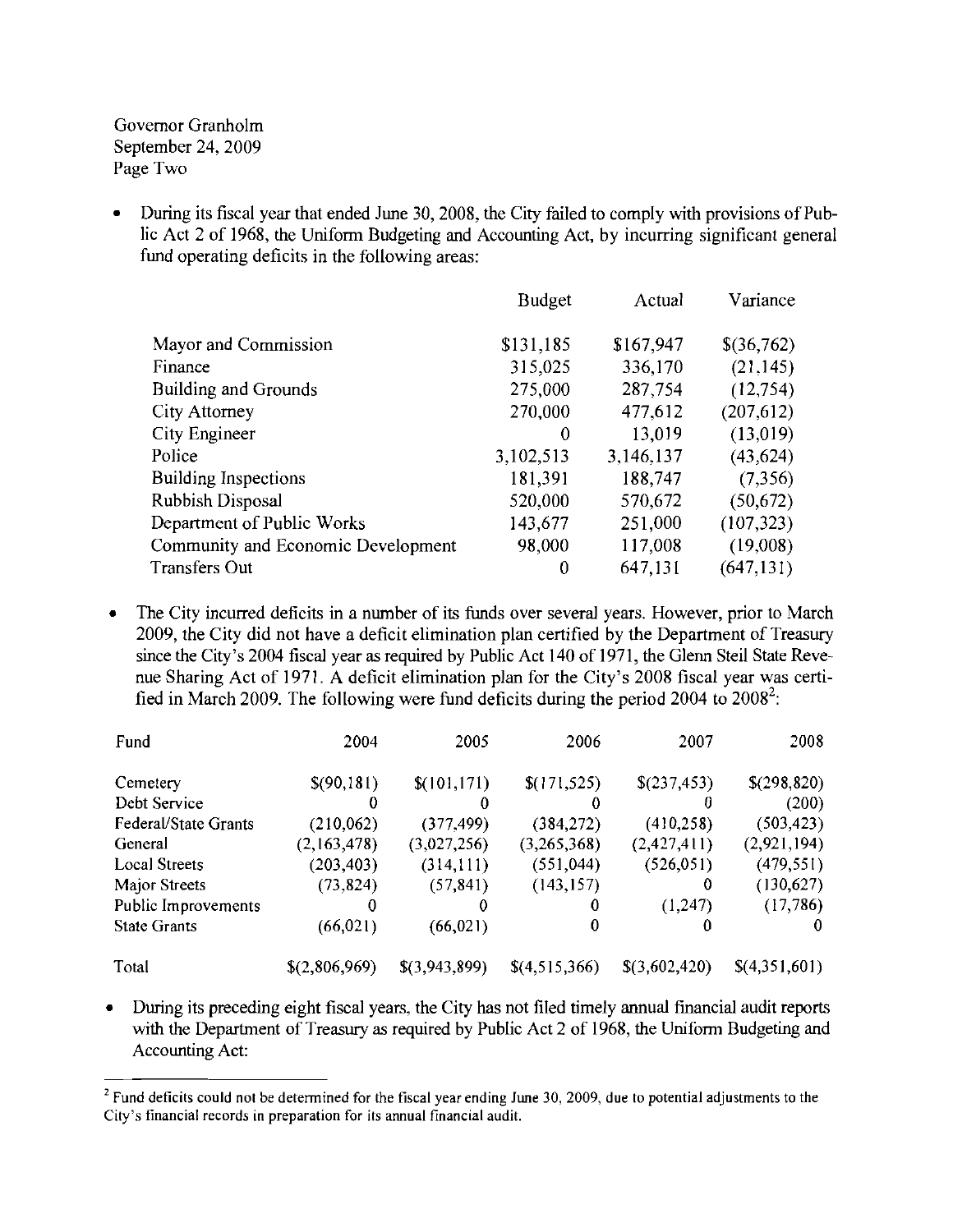Governor Granholm September 24, 2009 Page Three

| Due Date          | Date Filed        |
|-------------------|-------------------|
| December 31, 2001 | March 27, 2002    |
| December 31, 2002 | April 23, 2003    |
| December 31, 2003 | August 16, 2004   |
| December 31, 2004 | March 8, 2005     |
| December 31, 2005 | March 21, 2006    |
| December 31, 2006 | April 26, 2007    |
| December 31, 2007 | April 3, 2008     |
| December 31, 2008 | February 27, 2009 |
|                   |                   |

• The City's June 30, 2008, financial audit indicated that the City was delinquent in timely distributing property taxes collected for other units of government as required by Public Act 206 of 1893, the General Property Tax Act; the audit did not specify the amount of delinquent distributions or the taxing units of government to which those distributions were owed. However, the preliminary review found certain property tax distributions were delinquent during the City's fiscal year ending June 30, 2009, as follows:

|                              | <b>Collection Period</b> | <b>Collection Period</b> |
|------------------------------|--------------------------|--------------------------|
|                              | 10-2-08 to 1-7-09        | 1-8-09 to 2-19-09        |
| Unit to Which Taxes Owed     |                          |                          |
| City                         | \$77,984.38              | \$58,169.90              |
| County                       | 21,369.65                | 61,899.37                |
| <b>City Drains</b>           | 41.50                    | 228.67                   |
| <b>Schools</b>               | 47,956.42                | 27,741.12                |
| <b>State</b>                 | 22,898.77                | 14,458.22                |
| Lake Michigan College        | 6,878.16                 | 4,081.40                 |
| Intermediate School District | 9,129.28                 | 5,417.06                 |
| <b>County Retirement</b>     | 4,703.42                 | 106,886.36               |
| Debt Service                 | 4,823.27                 | 61,967.73                |
| Library                      | 7,178.37                 |                          |
| Retirement                   | 2,074.17                 |                          |
| Public Improvement           | 4,150.73                 |                          |
| Dial-A-Ride                  | 4,166.69                 |                          |
| Total                        | \$213,354.81             | \$412,793.13             |

• The City withheld federal income taxes from City employee wages, but did not timely remit those withholding taxes to the Internal Revenue Service. Pursuant to Internal Revenue Service regulations, the payment of withholding taxes is due by the last day of the month following the end of a quarter.